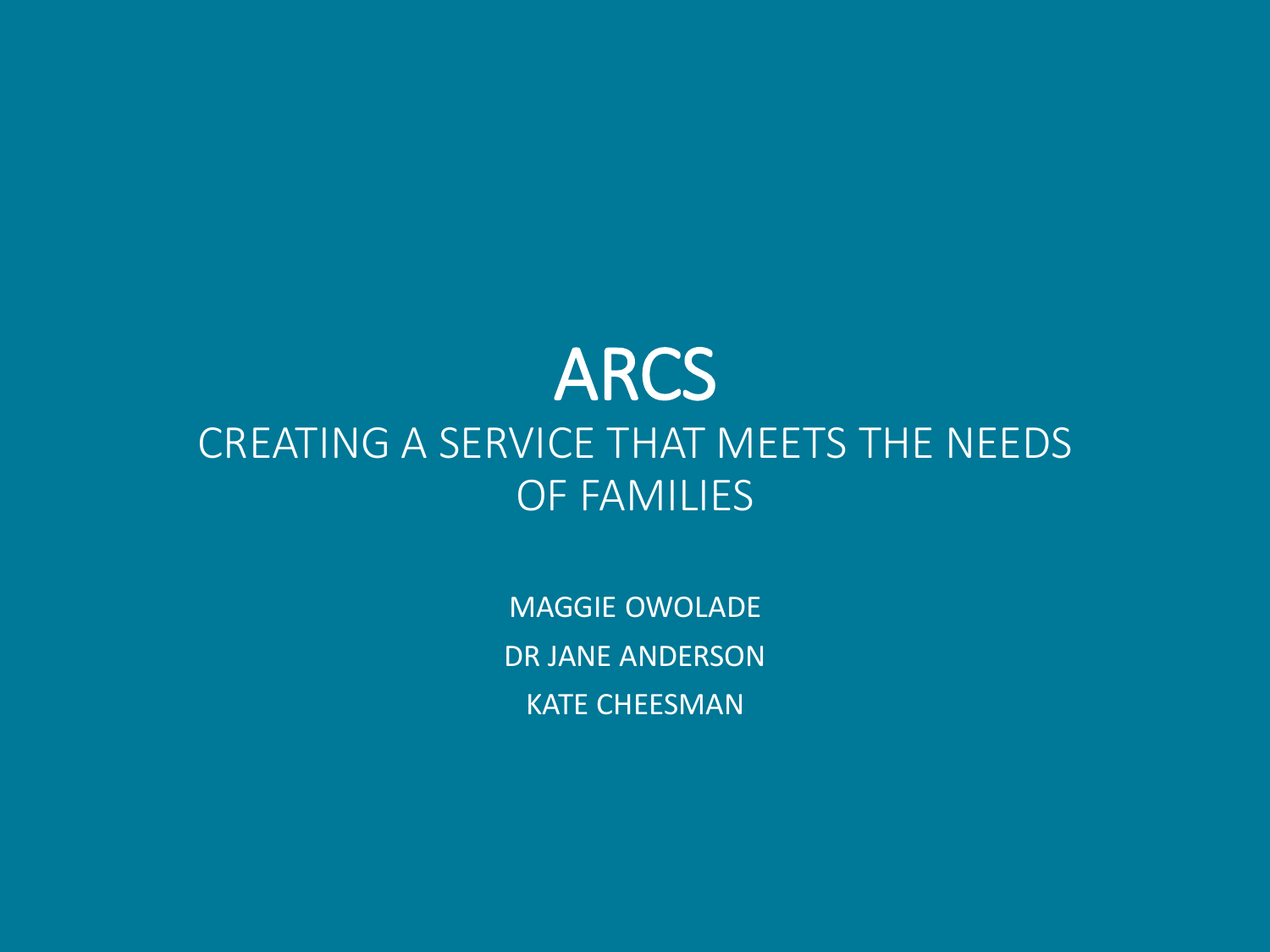ARCS (**ADHD and Related Conditions Support Service)** is a small Lambeth charity, set up to support parents, carers, professionals and individuals affected by a diagnosis of Attention Deficit Hyperactivity Disorder (ADHD) and other related conditions.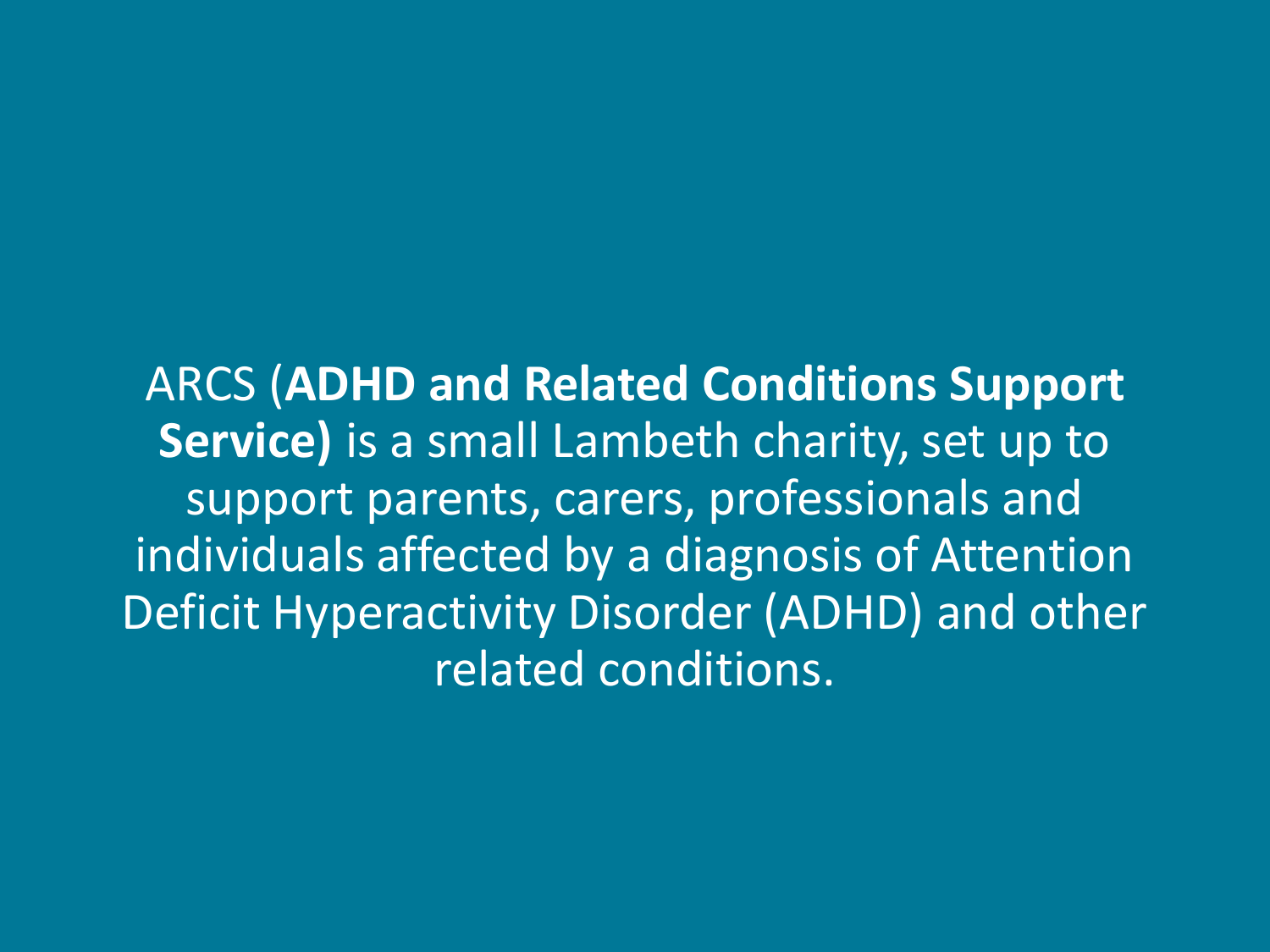

**Number of Children** 

## **Age of Lambeth Children** and Young people 2017

#### **Ethnicity of Children and Young People in Lambeth 2017**



17,9% **Pupils identified as having SEN** 

54%

 $5 - 16$ 

29%

 $0 - 5$ 

17%

 $16 - 19$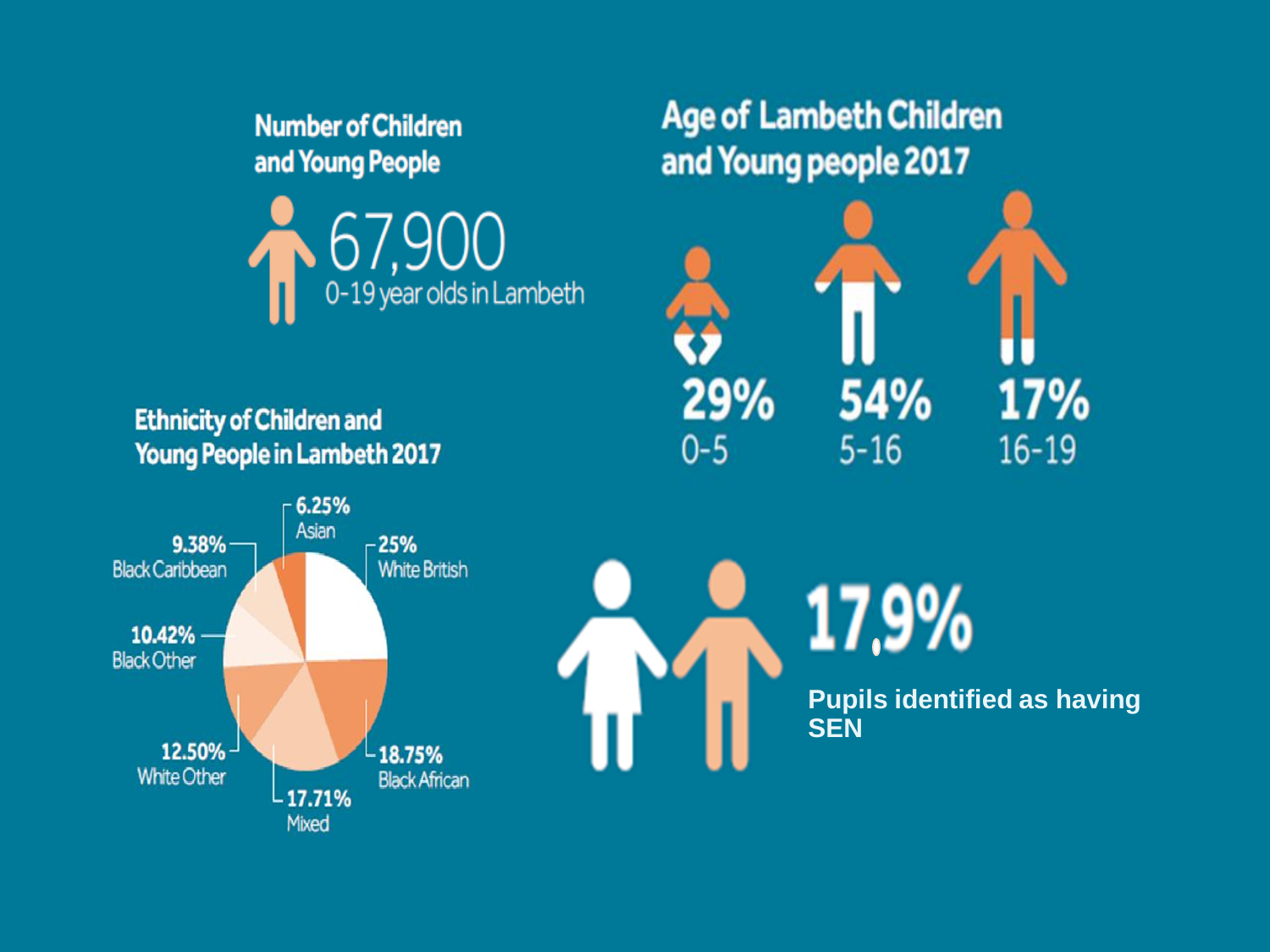### The Lambeth Offer

- ADHD care shared between paediatric services and CAMHS
- Parent and carer workshops
- Attention difficulties resource pack
- Medication clinic
- Parenting interventions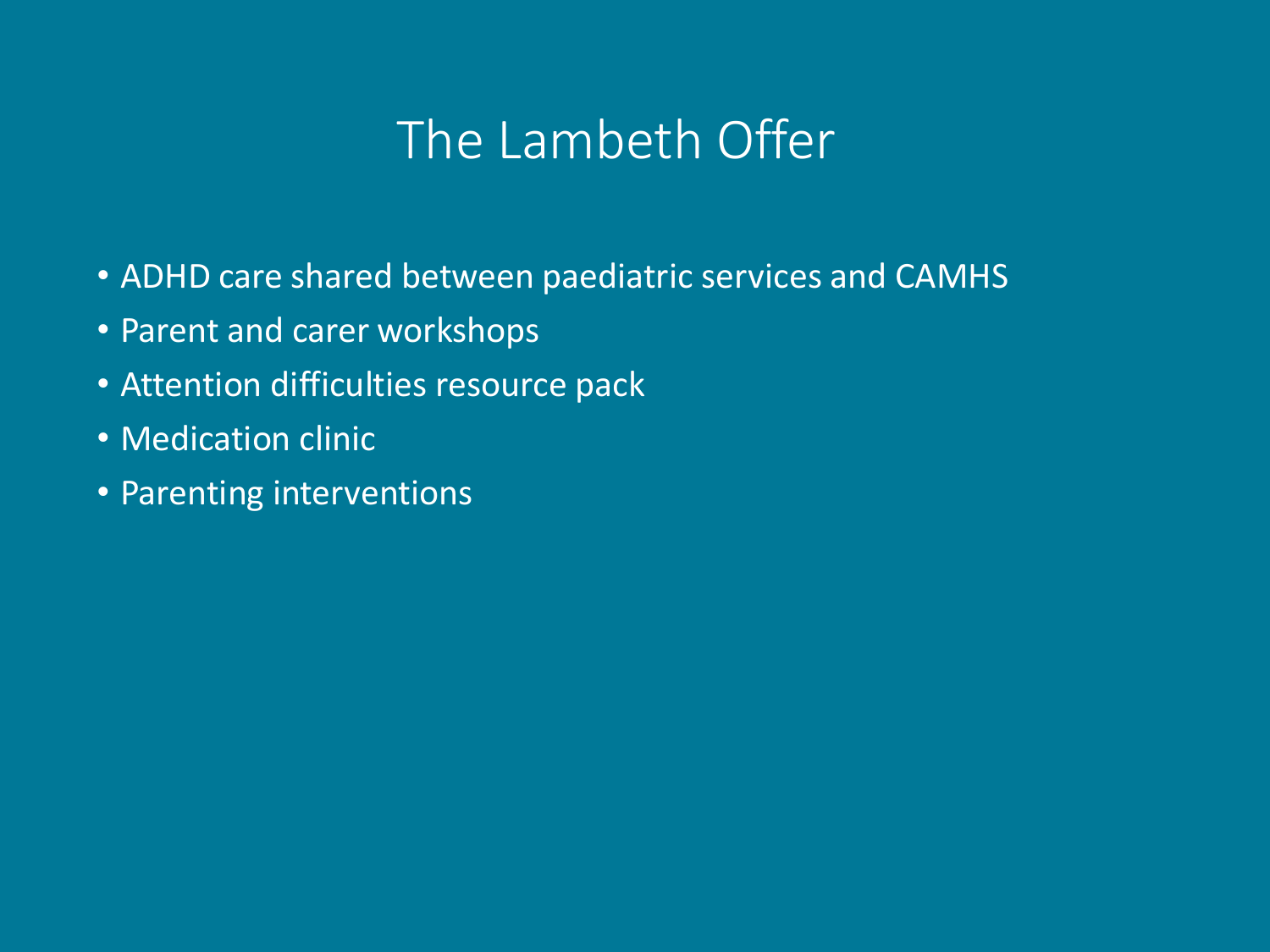**Lambeth ADHD Parents Support Group** has been campaigning for more funded service provision for parents, carers, children and young people affected by ADHD in Lambeth, since its inception in 2012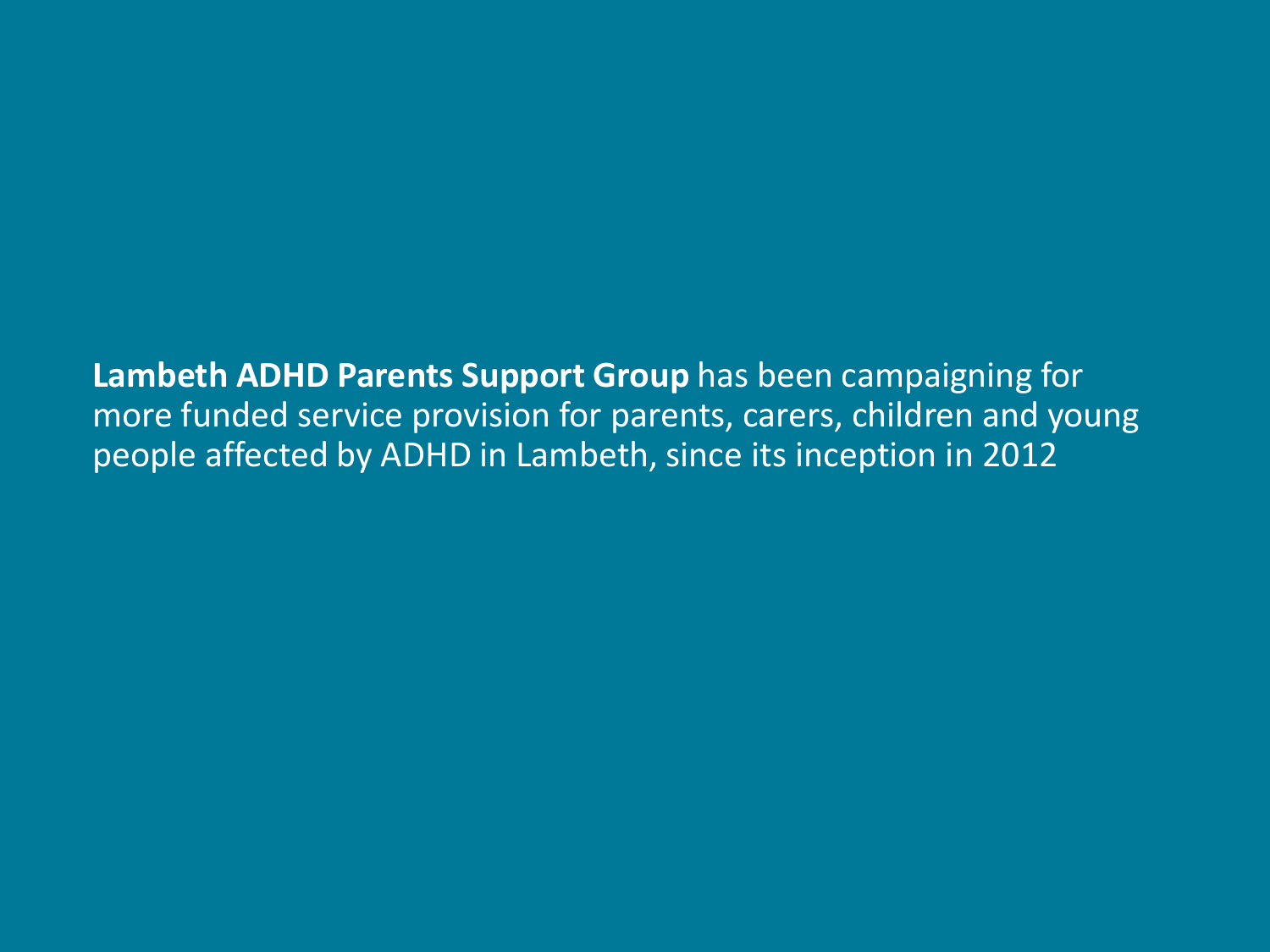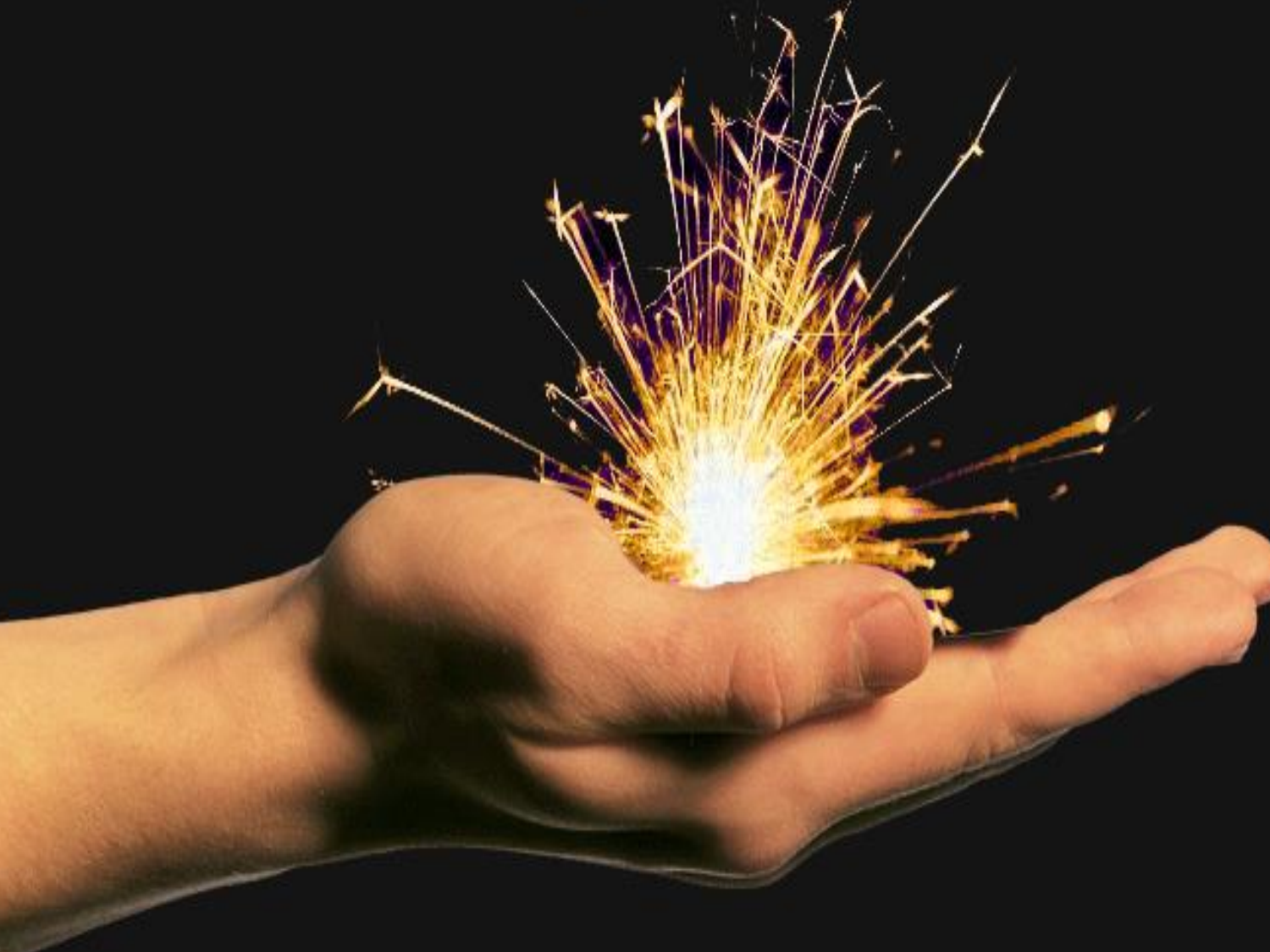### Staff Survey

Need to educate communities and build capacities locally

Services are not being accessed by families

35% of staff not confident in supporting families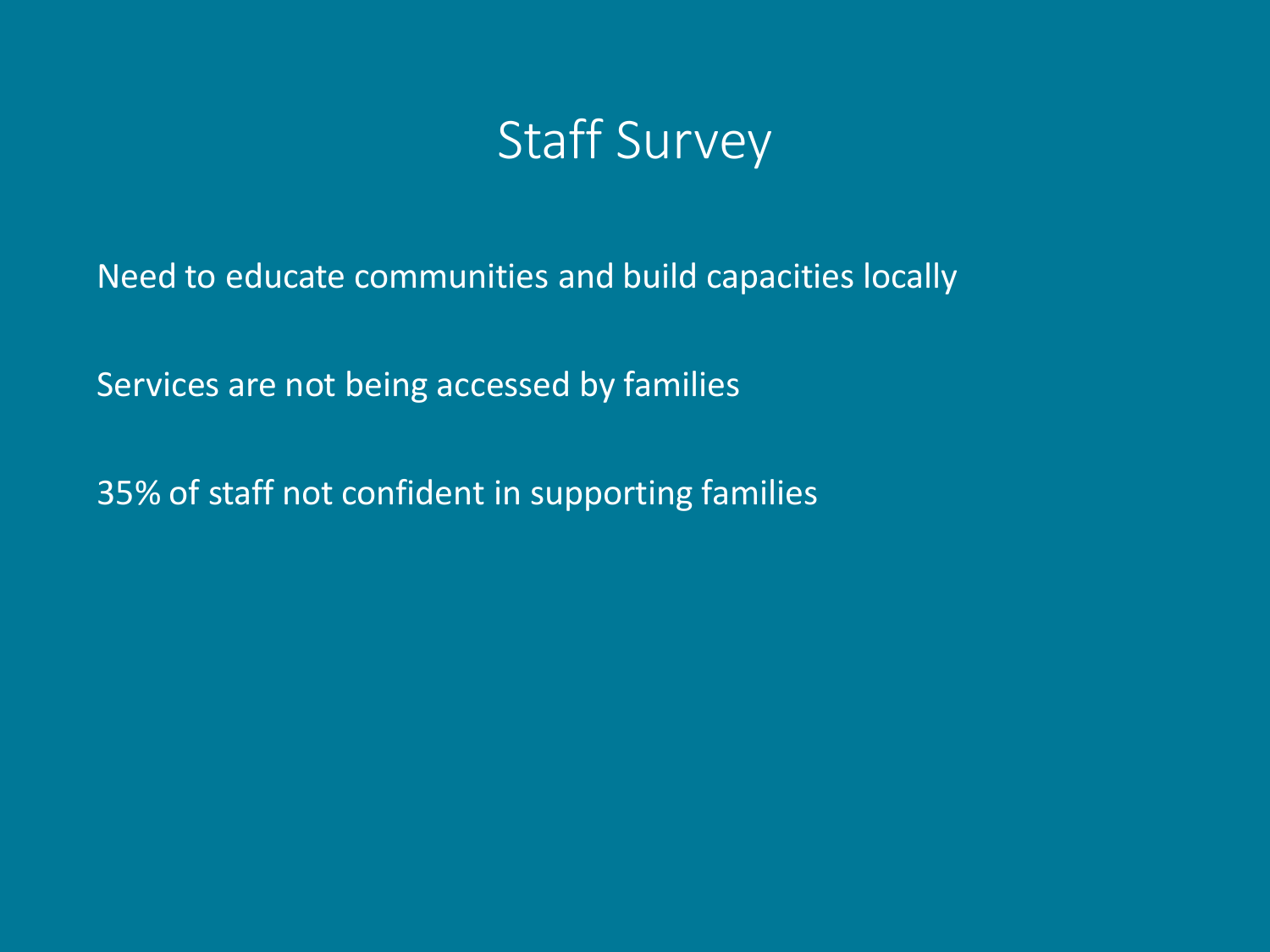### Parent/carer Survey

- •More frequent parent support groups
- •Give parents a break
- •Help with schools, school liaison, school refusal
- •Give young people and their carers a voice
- Effective signposting
- •Compassion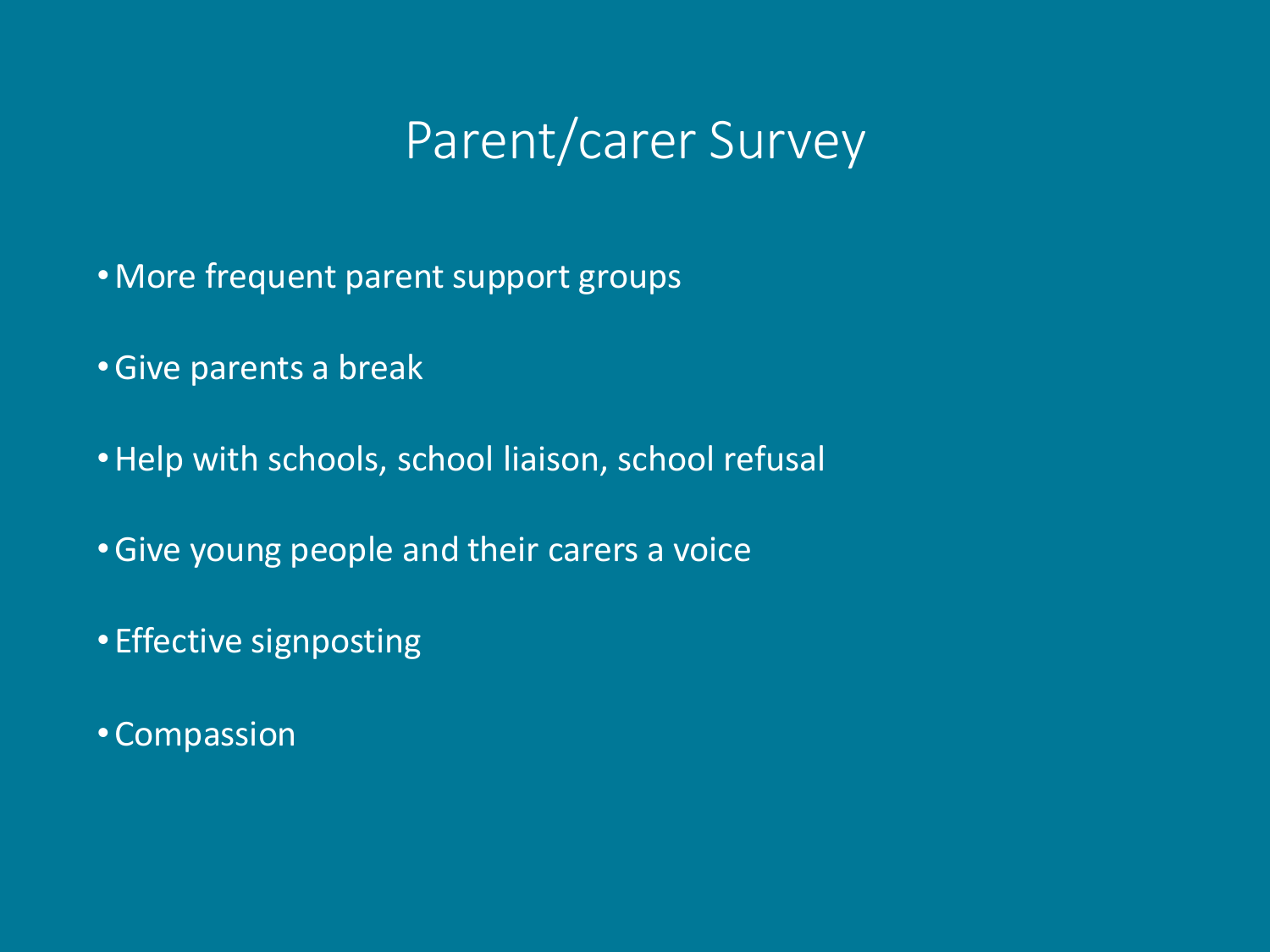### Parent/carer Survey

- 65% of parents did not feel supported by services
- Only 15% parents/carers accessed CAMHS
- 85% wanted:
	- ADHD specific parenting advice and behavioural support
	- Advocay support when accessing schools and other services
	- ADHD awareness training for all the professionals working with their families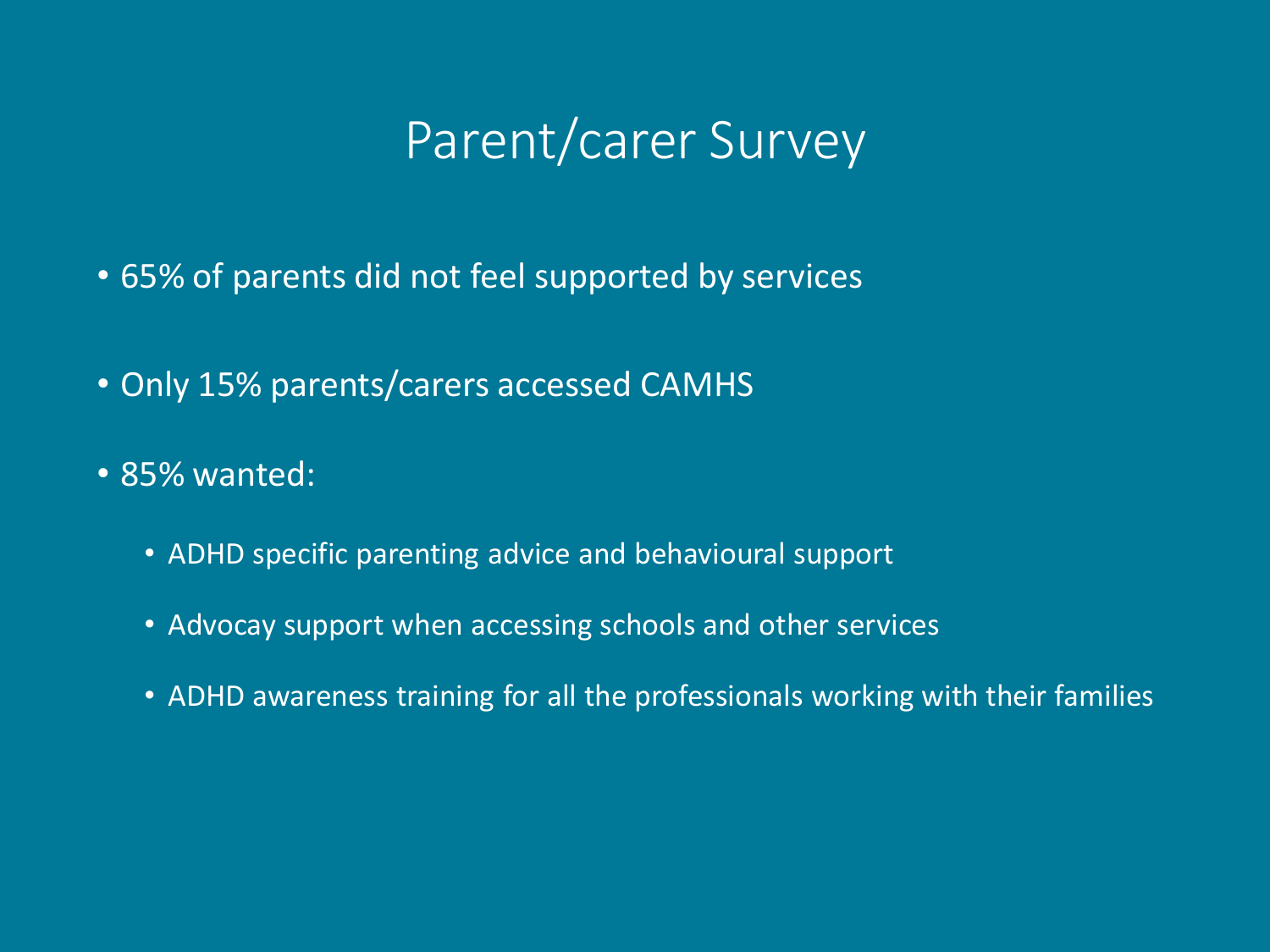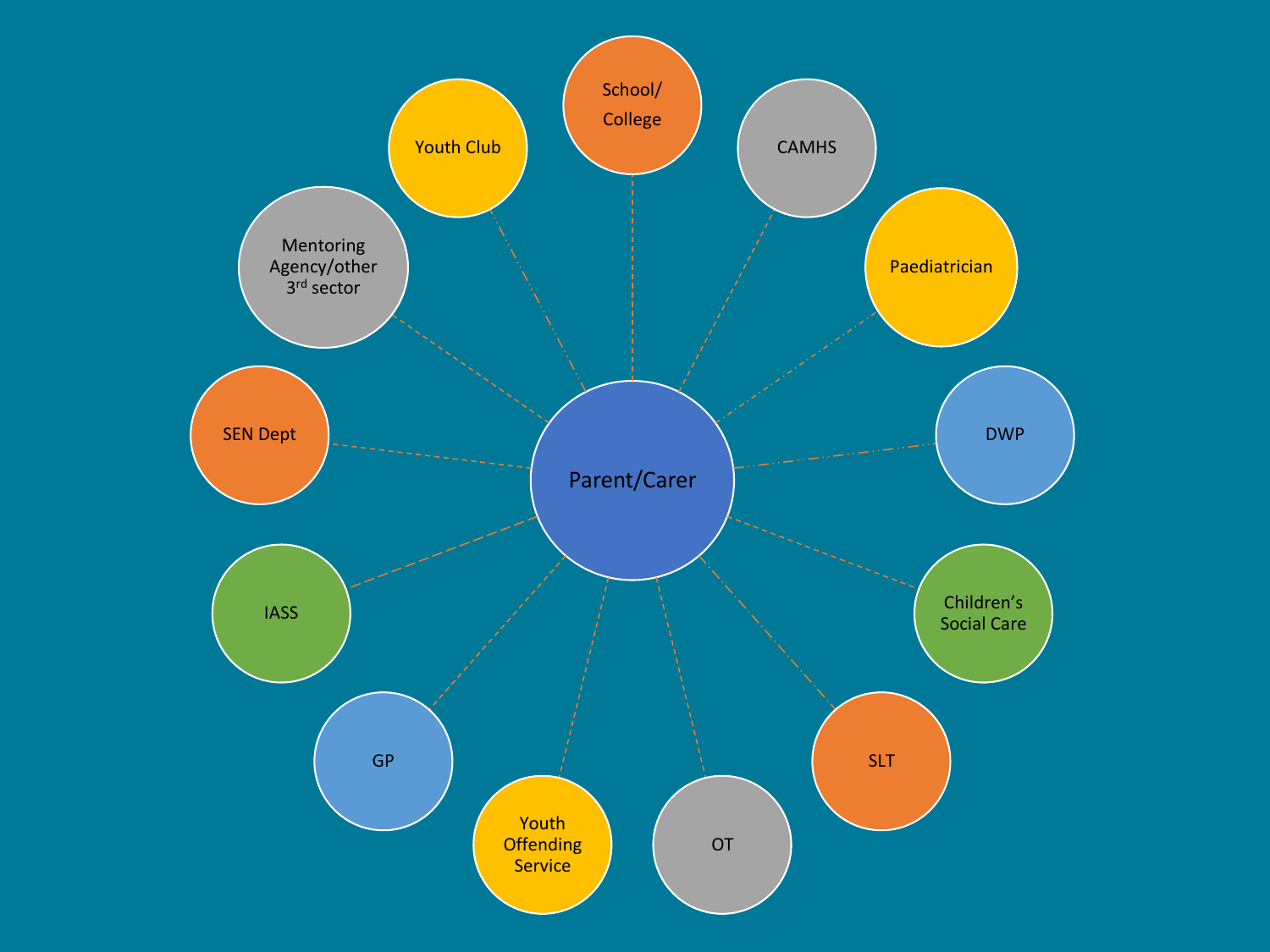### The Buy-in

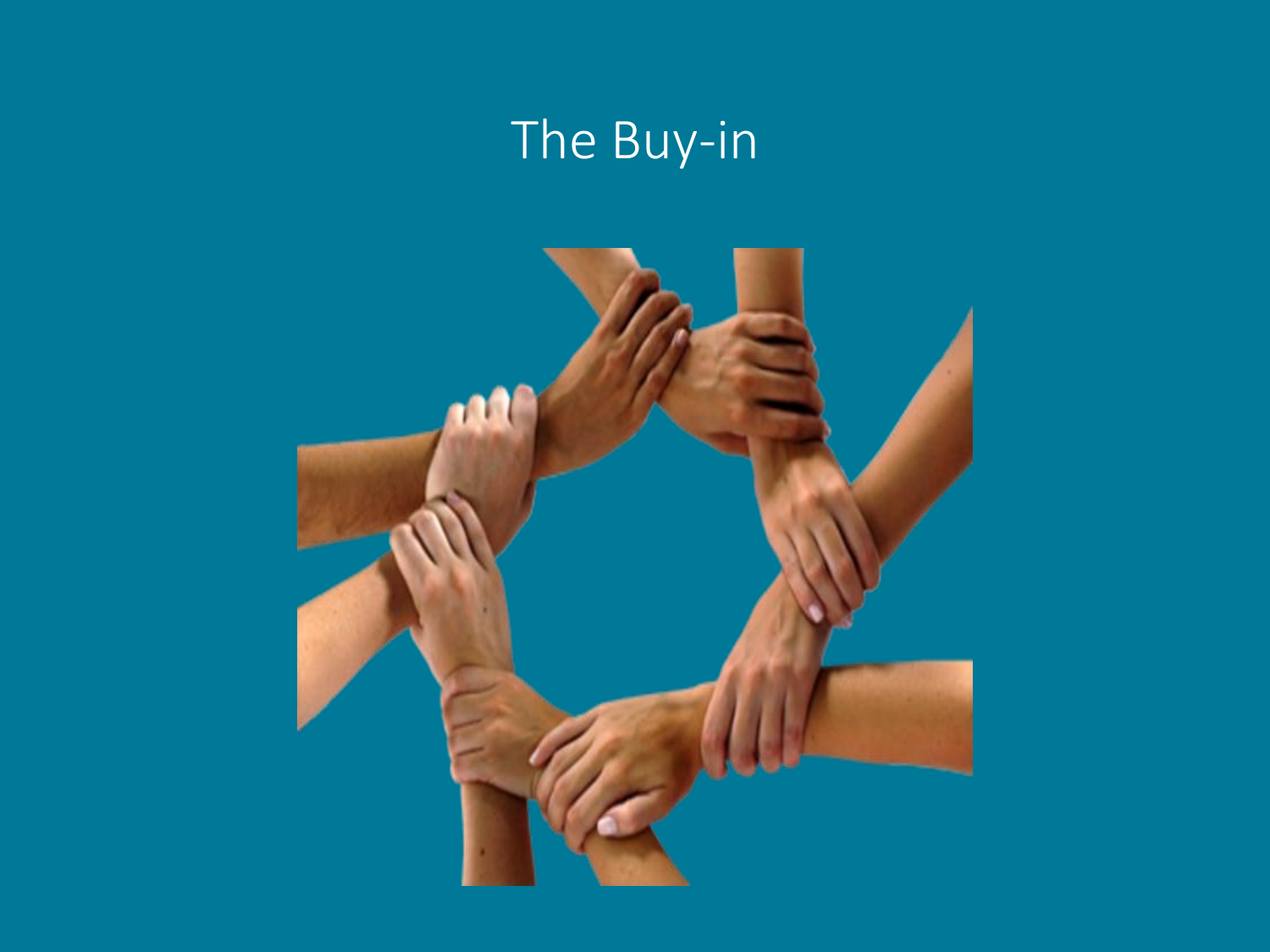### The Initial Vision

- Provide an outreach support and link worker for families and young people based in the community
- Provide a support/signposting service for parents/professionals
- Fund and run programmes and groups for teenagers, parents and children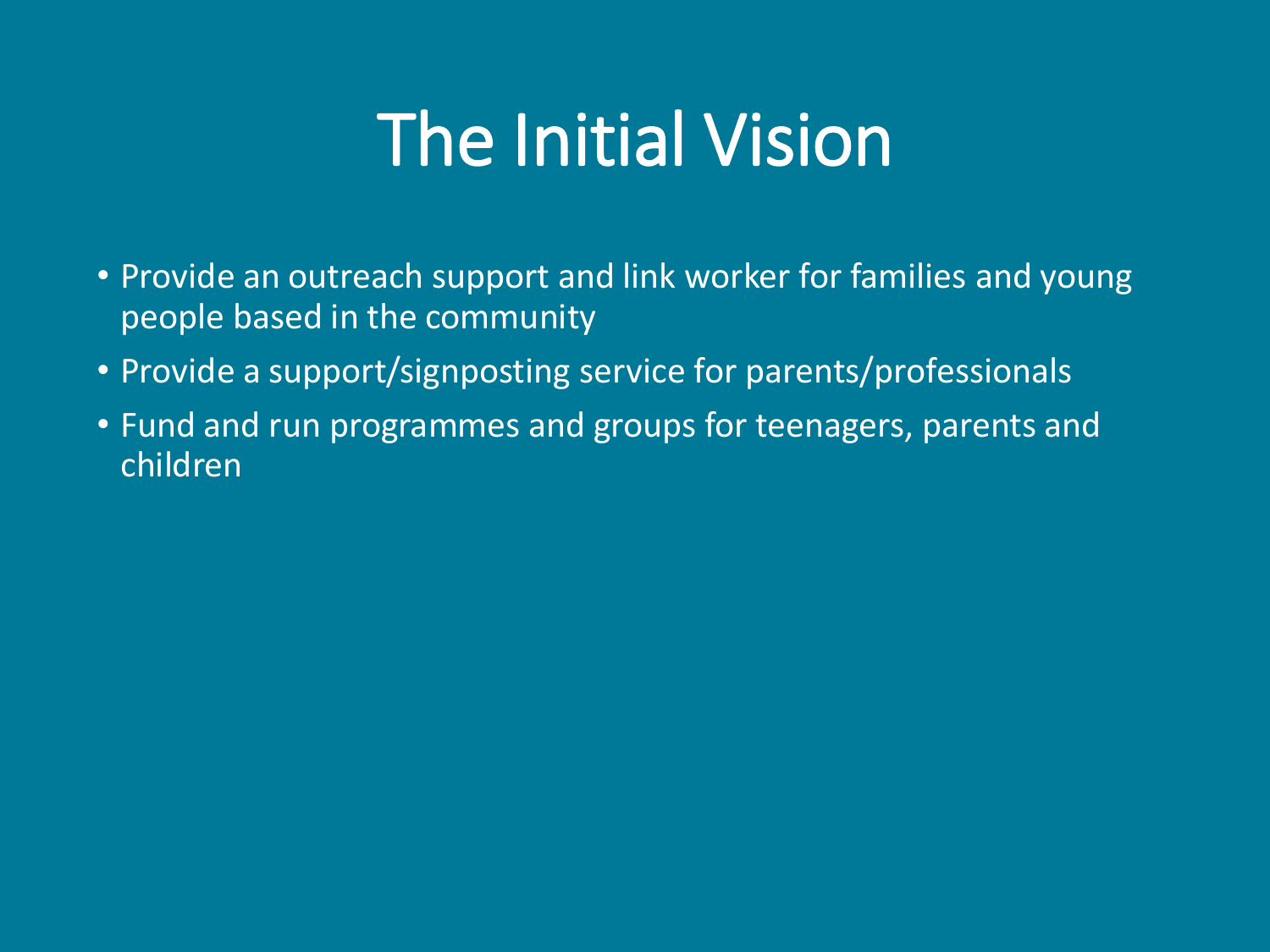# Challenges of the original vision

- Division of labour between charity set-up and parents in need
- Burden of individual casework/support on Maggie's time and resource
- Not enough funds to consider employing a support worker
- Limitations on clinician trustees' time
- Navigating the legal landscape/statutory requirements
- Concerns for sustainability of director post with original model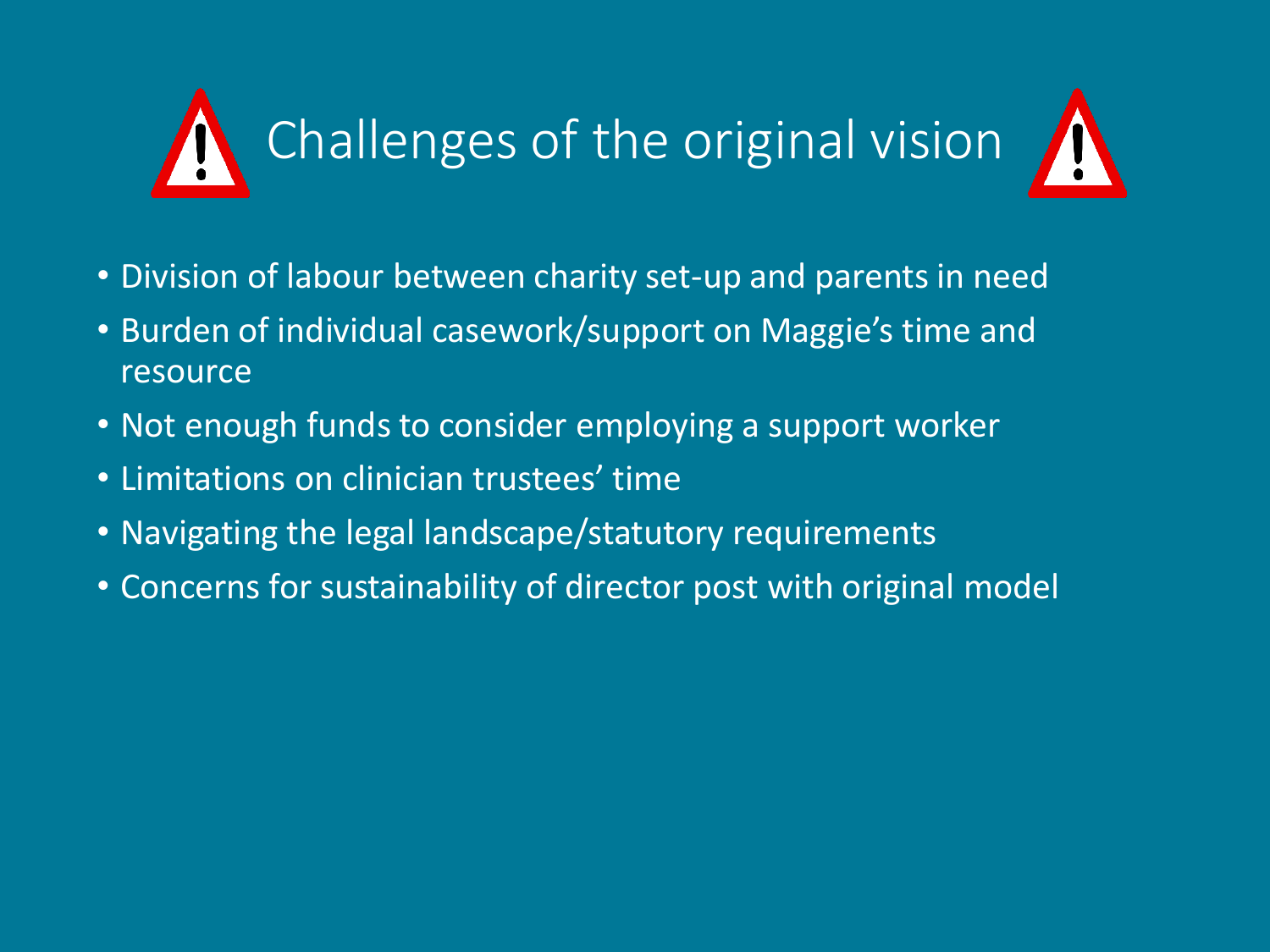### New Strategy

- Early success in providing training (parent support group and ADHD strategy group)
- Lots of expertise in local ADHD professionals
- Could this become something that ARCS specialise in?
- Potential groups very keen to have training (SENCOs, Police)
- Charge appropriately for high quality training
- Funding stream established for future support worker
- Increases network links and reputational strength for later support work
- Increase sustainability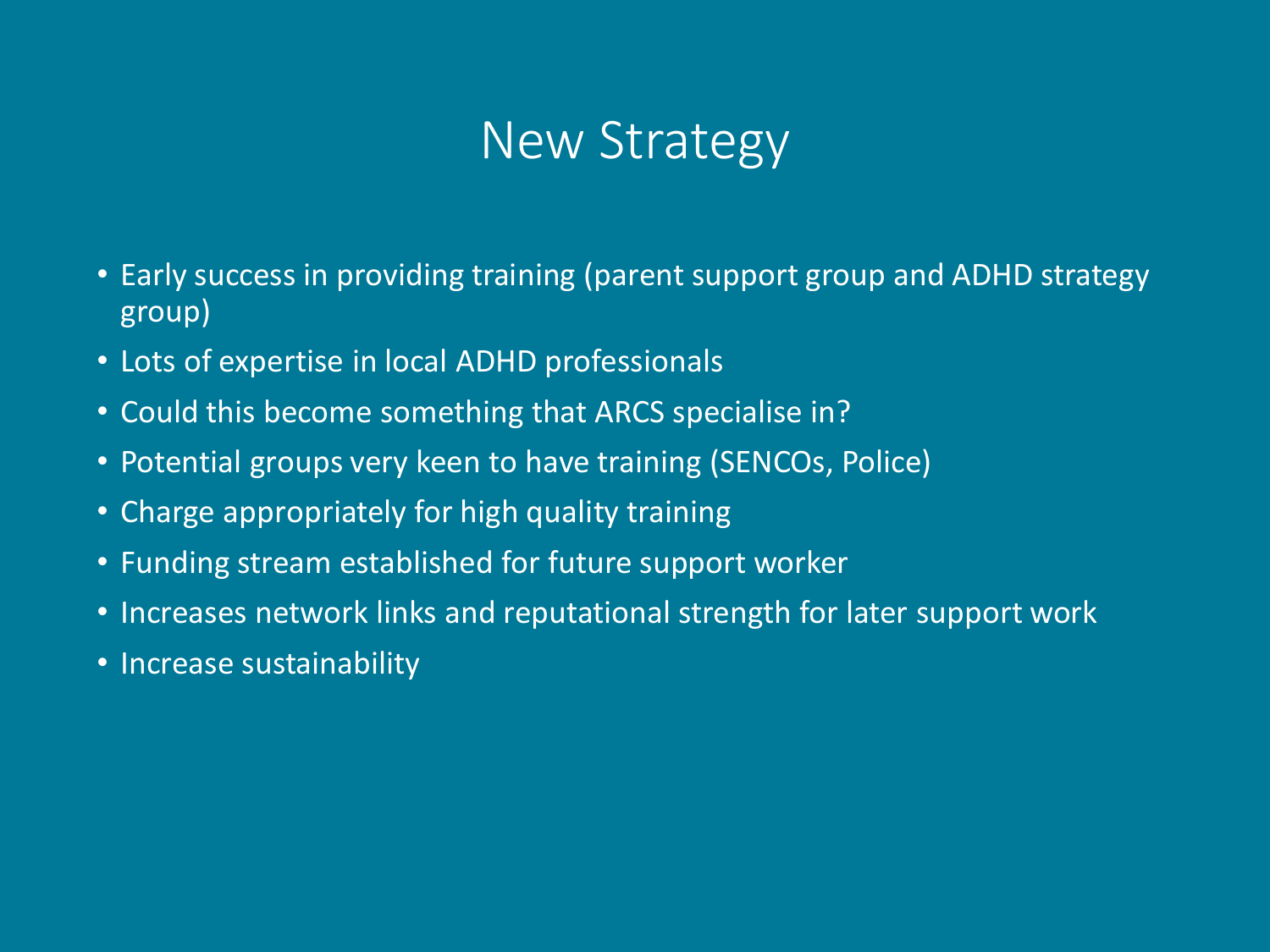

**30 staff from youth and voluntary organisations** 



**30 primary school staff members** 

### **ADHD AWARENESS TRAINING**



**30 secondary school staff members** 



**150 custody staff from Metropolitan Police**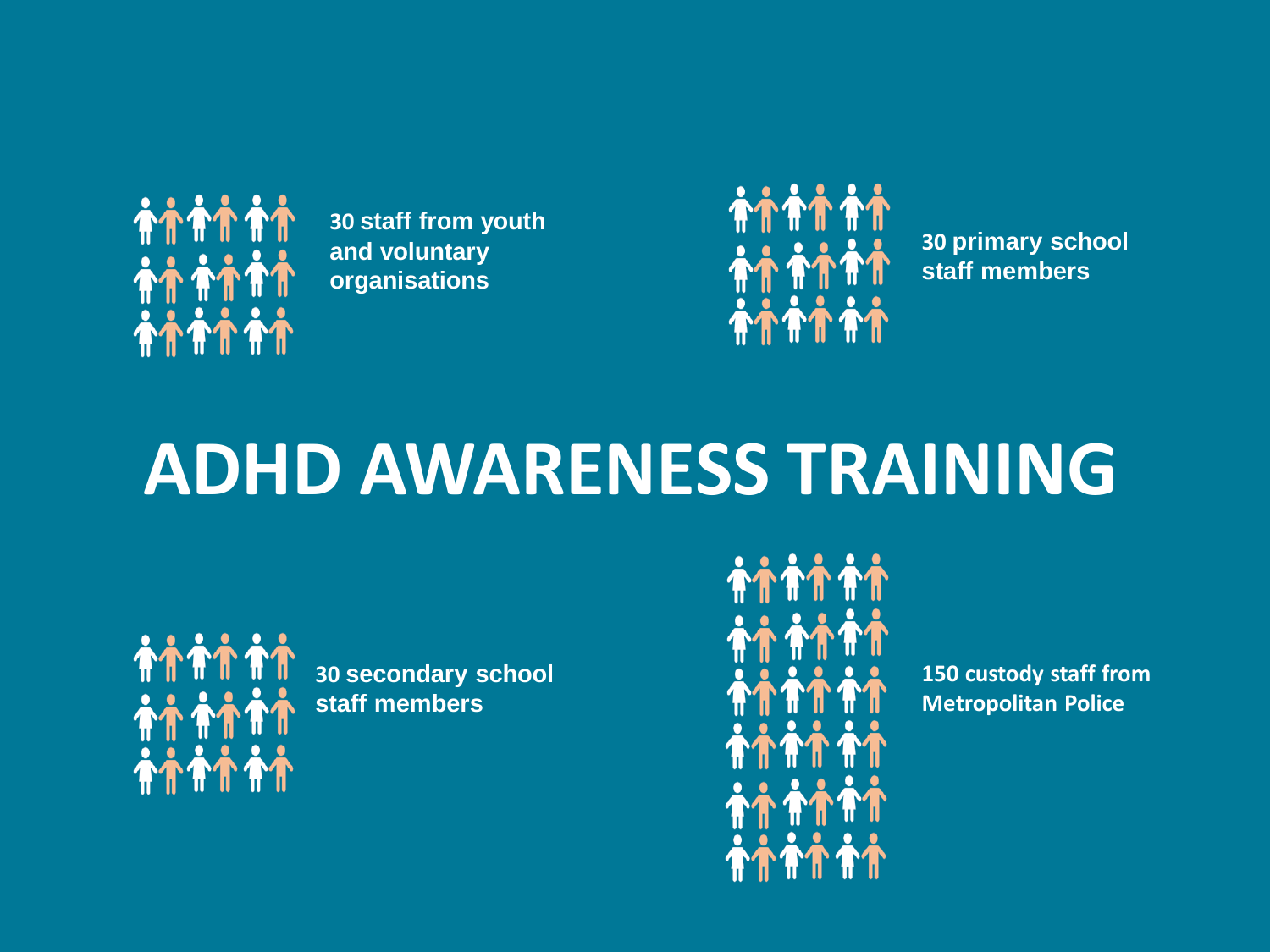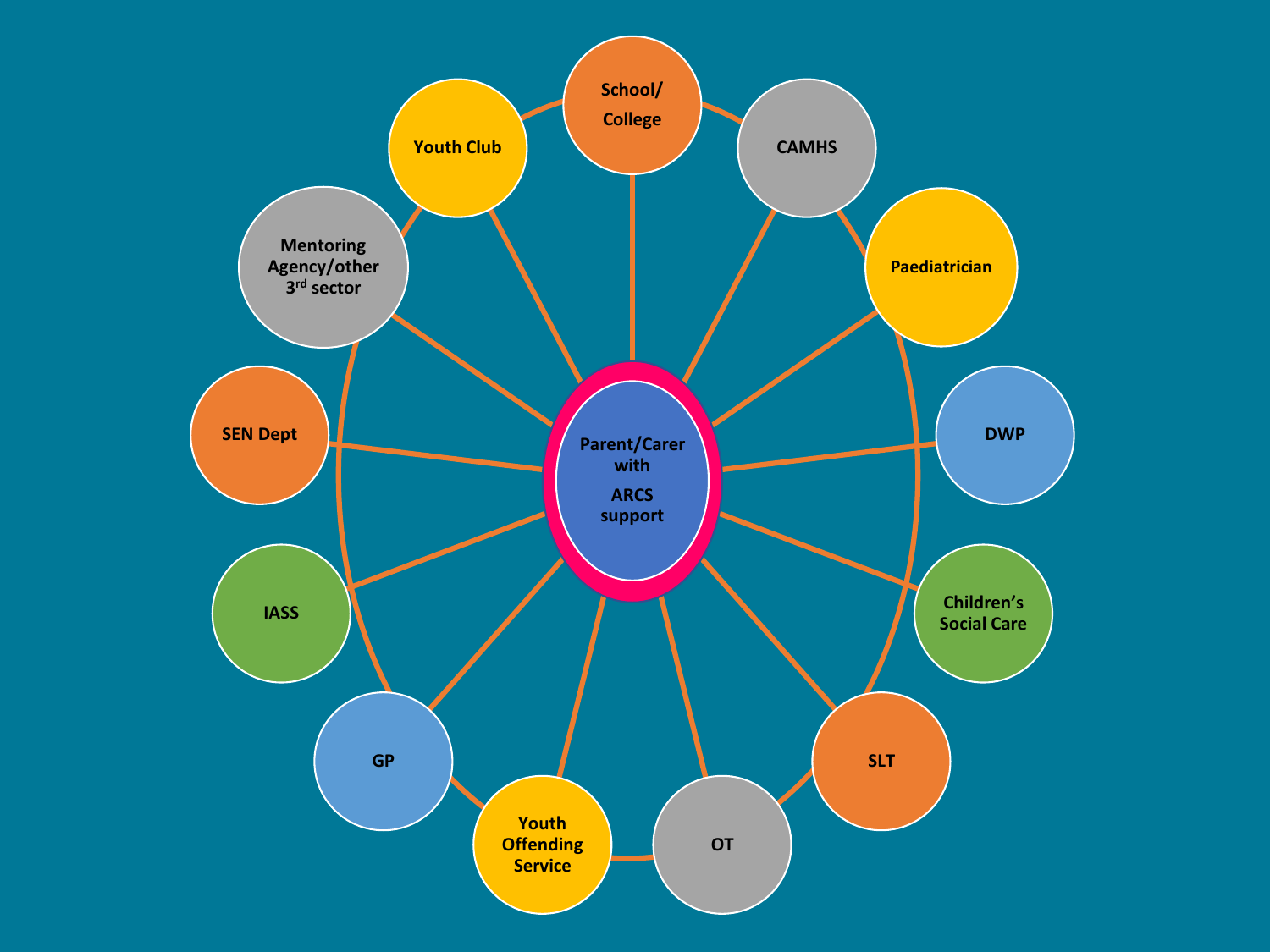#### Critical Success Factors

- Champions from CAMHS, Paediatrics, Education and parents
- Active parent support group integrated with LA strategic planning (it helps if their inspection is due and the have to show effective parent partnerships!)
- Committed and experienced parent (willing and able to work for nothing!)
- Dynamic and proactive ADHD Nurse
- Effective ADHD multidisciplinary Strategy Group
- A vision which is relevant to all stakeholders and an willingness to constantly reassess and review our direction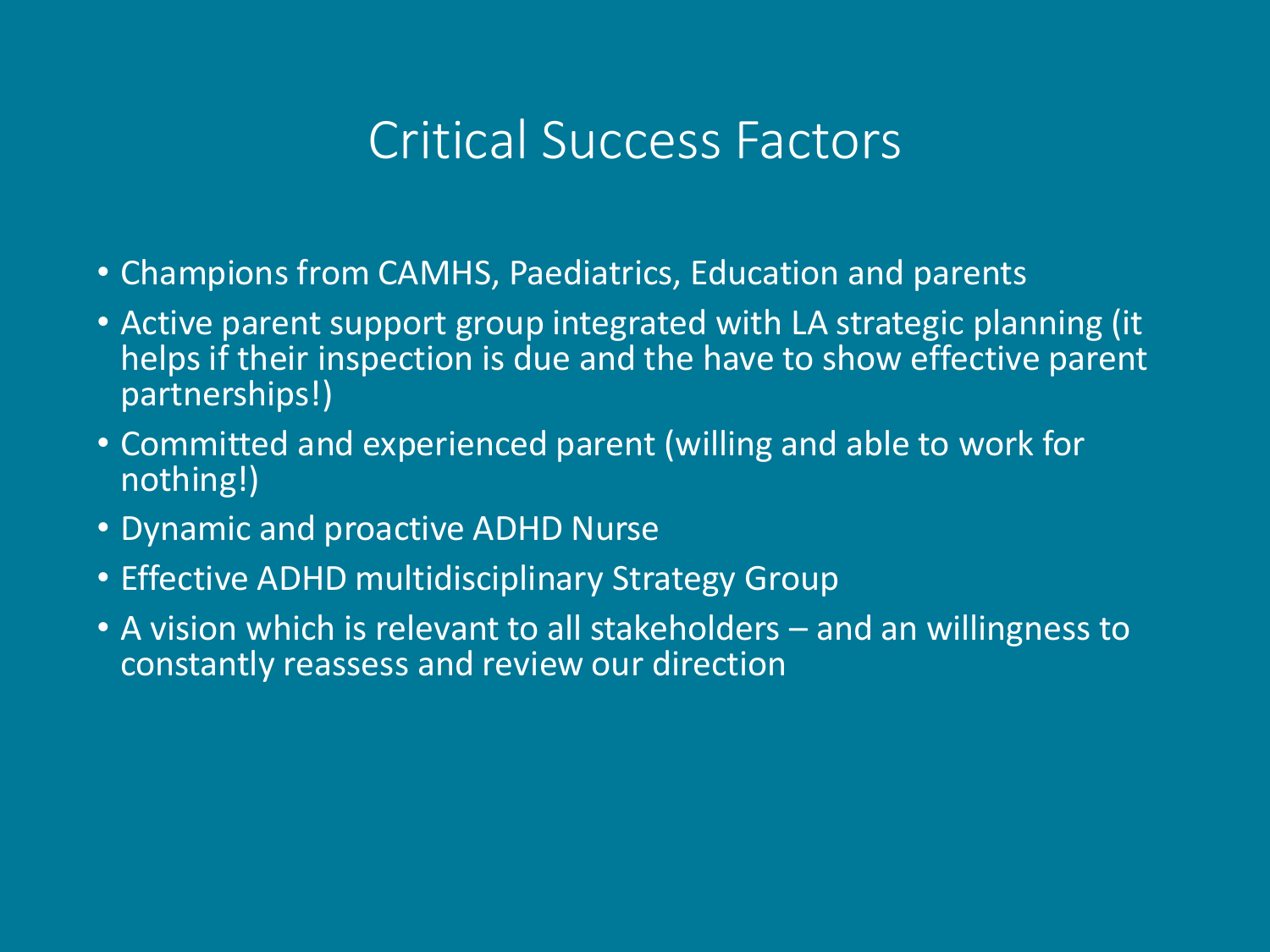### Key Messages

- Willing to listen to each other and think of new ways to support ourselves
- Understand that communication is key to our success
- This is possible!